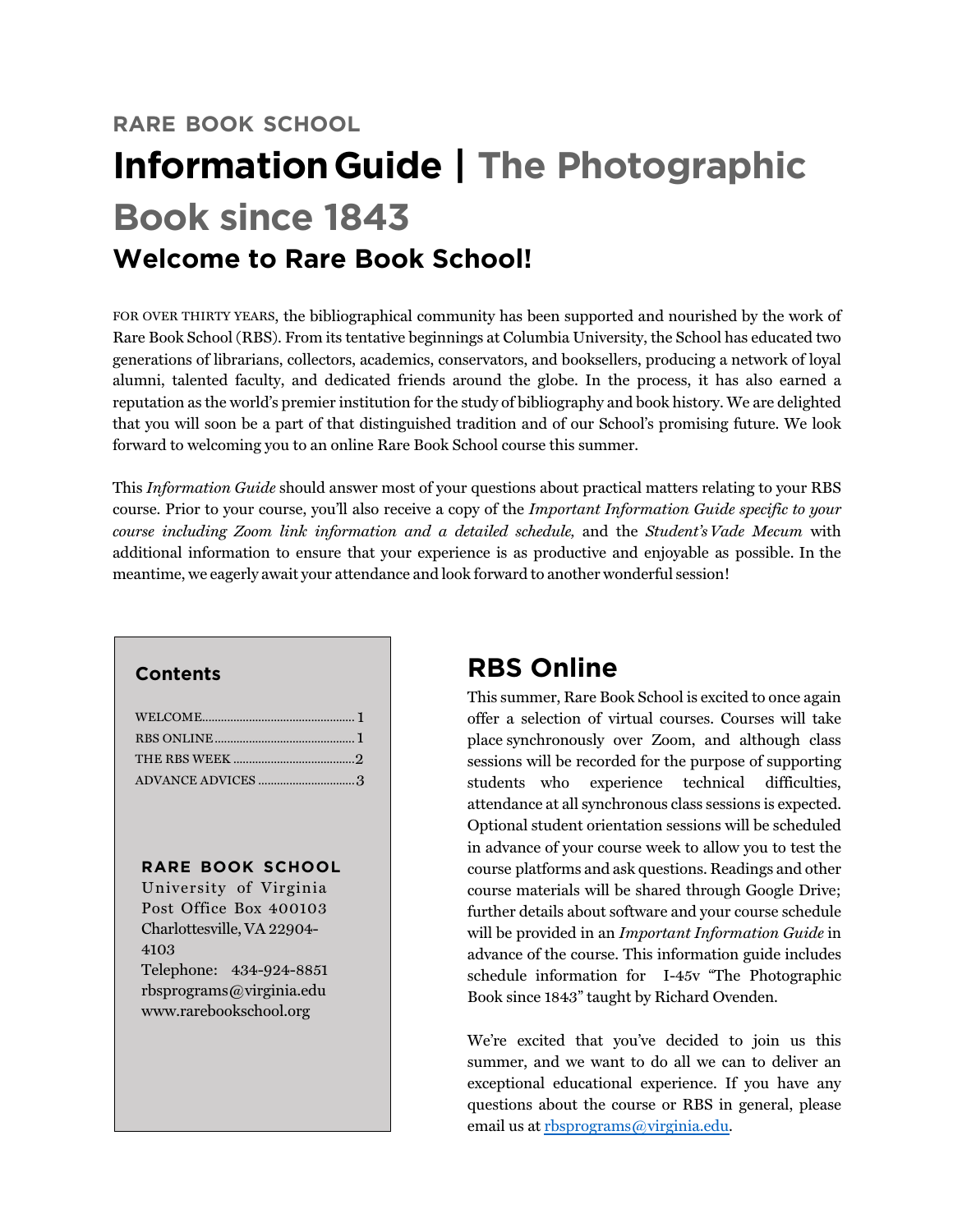# **The RBS Week**

All RBS students are expected to be in attendance and on time for all regularly scheduled classes. This is to ensure the quality and community of RBS as a School, and we insist that participants attend all sessions of their courses, unless presented with the most extraordinary of circumstances. Some courses will involve a mixture of synchronous class sessions and asynchronous independent exercises, and students are expected to treat any asynchronous work as required class time (unless designated as optional or recommended).

### MONDAY through THURSDAY

### **10:30 a.m.–1:30 p.m. ET Course Sessions**

Courses will run synchronously primarily between the hours of 10:30 a.m. and 1:30 p.m. ET, including breaks.

- 10:30–11:30 a.m. ET **First Course Session**
- 11:30 a.m.–12 p.m. ET **Lunch Break**
- 12–1:30 p.m. ET **Second Course Session**

### FRIDAY

- 10:30–11:30 a.m. ET **First Course Session**
- 11:30 a.m.–12 p.m. ET **Lunch Break**
- 12–1 p.m. ET **Second Course Session**

#### 5 p.m. ET Monday after the Course Week **Course Evaluations**

Students receive RBS course evaluations by email. Please return the evaluation by 5 p.m. ET on the Monday after the course concludes.

#### Optional Events

RBS offers a series of public lectures during the summer. Details will be made available in the coming weeks for watching the lectures virtually.

Information about the lectures and the upcoming schedule can be found on our [Lectures page.](https://rarebookschool.org/programs/lectures/)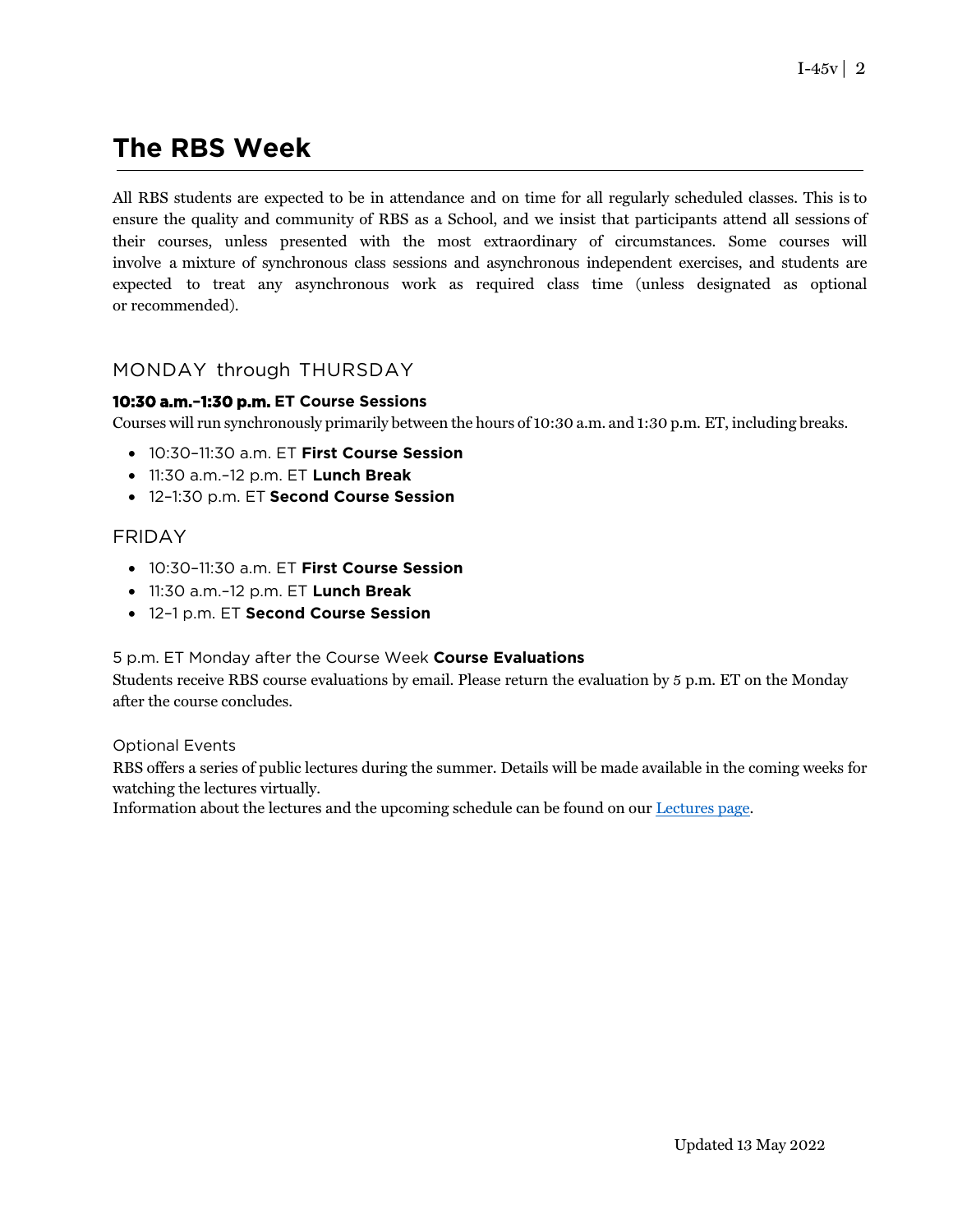# **Advance Advices**

Before the first class session, check the course description on the RBS website, the reading list linked to in the course description, or your course Google Drive folder (to be shared soon) for specific instructions on what to have on hand. It is not, for instance, always necessary to have copies of your advance reading available. Other tips on what to bring can be found in the previous year's course evaluations, also available on the course webpage.

## **Logistics & Technology Requirements**

You will be required to use Zoom to participate in class sessions and optional RBS events. Classes will be held synchronously; attendance at all class sessions is mandatory. Courses may also utilize Google Drive, or other course-specific software. It is a good idea to download, test, and practice using these platforms prior to your course's start date, to verify whether you have the latest version installed, and to make sure you have a strong, reliable internet connection. We strongly recommend using a laptop or desktop computer rather than a smartphone or tablet.

There will be short breaks between class sessions; the exact timing of the breaks will be provided several weeks before the start of class in a detailed course schedule.

### **Problems**

Please let us know if you encounter problems on any front. If such problems occur before your course begins, email (rbsprograms@virginia.edu) or telephone us (434-924-8851, 8:30 a.m.–5 p.m.; voicemail after hours). If you encounter issues with tuition payments, contact RBS Accounting Specialist Michael Taylor at michael.taylor@virginia.edu, or by phone at 434-243-2920.

Should any difficulties arise during the course, please bring your concerns to the course session assistant, to the RBS staff (rbsprograms@virginia.edu), or your course instructor(s).

### **Reading Lists**

MostRBScourseshave advance reading listsor assignments thatRBSinstructors expecttheir students tocomplete before the class meets.These are outlined at www.rarebookschool.org/reading. Some readings may be provided by the instructors via Google Drive. Instructions on how to access these materials will be provided in advance of the course.

Students should come to class prepared. Those who have trouble locating required readings might try obtaining them through interlibrary loan (ILL), from used or antiquarian booksellers through the Antiquarian Booksellers Association ofAmerica (ABAA), or online via sites such as www.bookfinder.com or www.vialibri.net.

### **Student Orientations**

Prior to every course week, RBS will host an optional student orientation session so that students can practice using Zoom and ask questions about the virtual aspects of their courses. Details about the sessions, including dates, times, and links, will be sent to you in the coming months. If you have any questions relating to the technological aspects of RBS, please contact rbsprograms@virginia.edu.